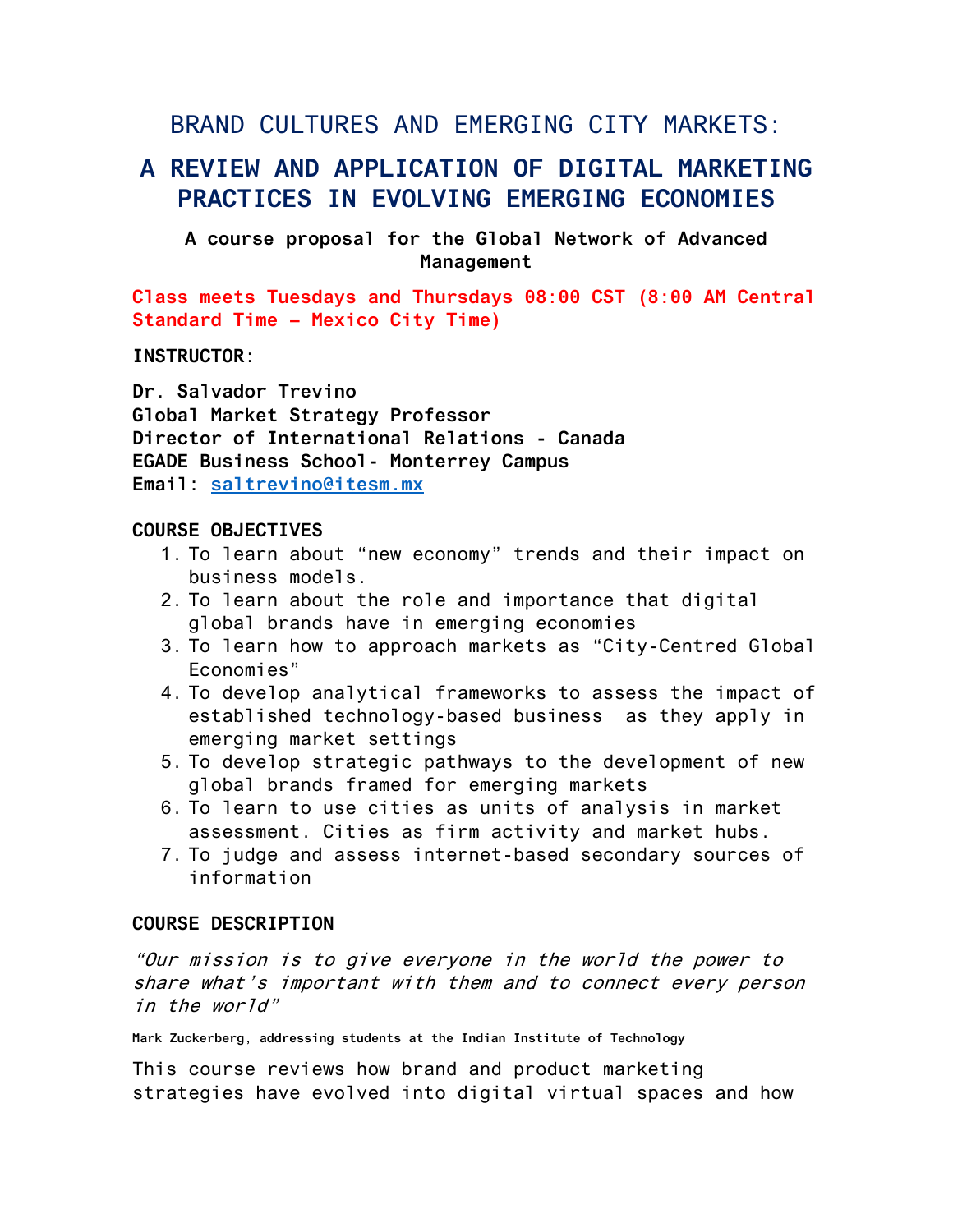consumers situated in the so-called emerging economies have also evolved into virtual communities around them.

Developed by all sorts of organizations, digital marketing strategies are responses to evolving patterns of globalized consumption observed in many different types of organizations and geographical places.

Instances of these strategies are then found in many different markets and settings. Cities as center (hubs) of economic and market activity offer a new and fresh perspectives. Emerging city markets, as they will referred to in the course, are no exception. Cultural practices and technological trends translate rapidly from one community into other communities. In the recent past economic, social, and legal asymmetries were observed, slowing or preventing the diffusion of these practices in global markets. Technology and communication platforms have played an important role reducing or even offsetting these asymmetries.

Paradoxically, these digital marketing trends are observed at the same time as consumers shift traditional demands for value, price and convenience into new demands for local, sustainable, and sharable products and services.

Finally, a course focused on identifying, analysing, and applying these ideas can help students learn how to tap into the opportunities arising from an understanding of these market trends.

### **COURSE MATERIALS**

The course has a selection of articles and two books as primary learning resources. Gran McCracken's book presents a unique view and approach to the notion of digital or technology-based brands and their related business concepts all from a "value" perspective. Milton and Philip Kotler's book provides a unique setting approach: cities as markets. Additionally, this book provides the environmental analysis tools used to assess opportunities in all types of markets. In addition to these books, a series of readings, web-site materials, and cases will be used to approach every topic.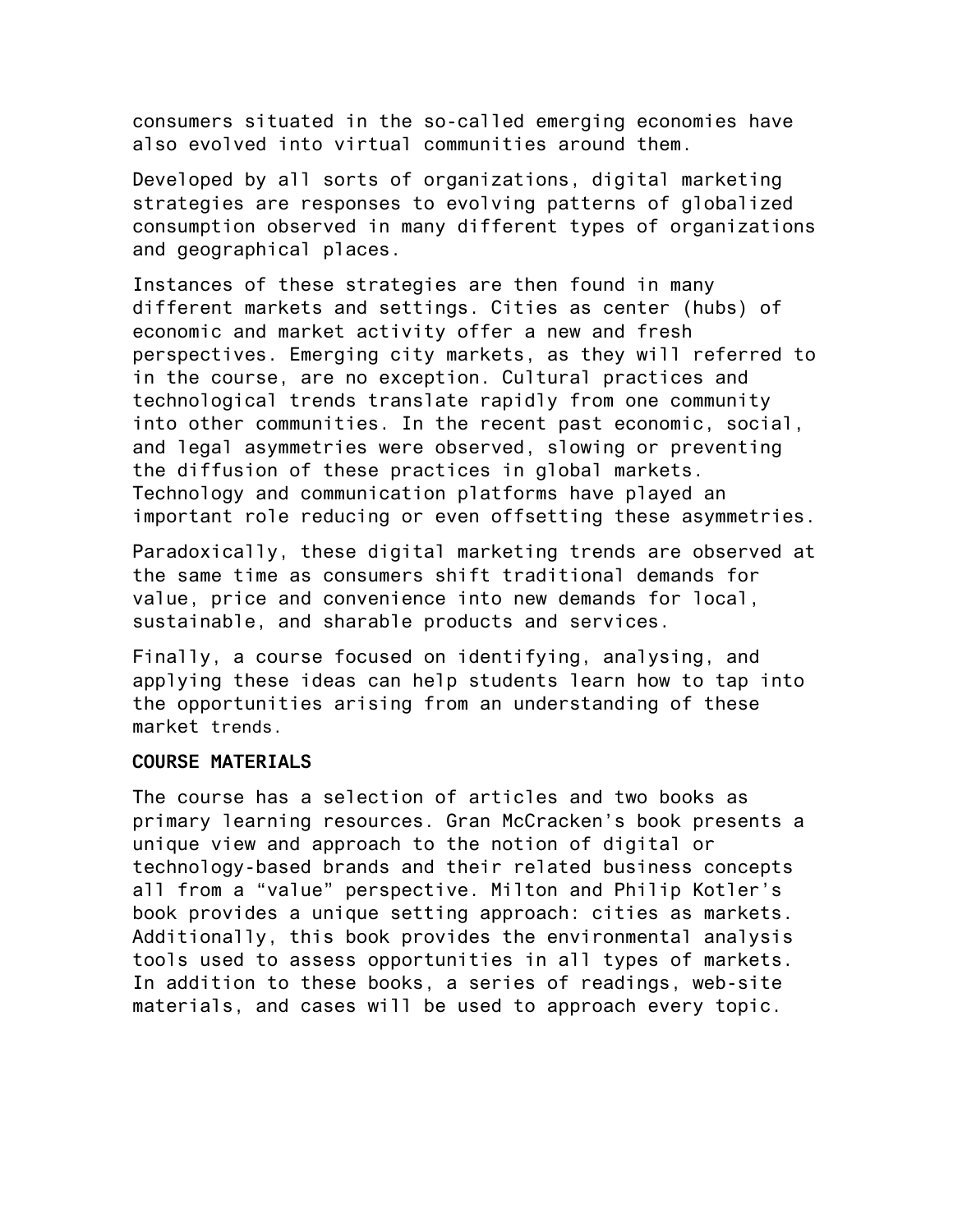## **COURSE READING MATERIALS**

### **ENVIRONMENTAL ANALYSIS**

**"Win[ning Global Markets: How Businesses](https://www.amazon.ca/Winning-Global-Markets-Businesses-High-Growth-ebook/dp/B00JUV00FA/ref=sr_1_7?s=books&ie=UTF8&qid=1474405201&sr=1-7&keywords=digital+markets+emerging+economy) Invest and Prosper in t[he World´s High Growth Cities" Milton and Philip Kotler,](https://www.amazon.ca/Winning-Global-Markets-Businesses-High-Growth-ebook/dp/B00JUV00FA/ref=sr_1_7?s=books&ie=UTF8&qid=1474405201&sr=1-7&keywords=digital+markets+emerging+economy)  [2014, Wiley Kindle Edition](https://www.amazon.ca/Winning-Global-Markets-Businesses-High-Growth-ebook/dp/B00JUV00FA/ref=sr_1_7?s=books&ie=UTF8&qid=1474405201&sr=1-7&keywords=digital+markets+emerging+economy)**

## **STRATEGIC FRAMEWORKS**

**["Dark Value: How to Find Hidden Value in the Digital Economy"](https://www.amazon.ca/Dark-Value-hidden-digital-economy-ebook/dp/B01F6BBIVW/ref=sr_1_6?ie=UTF8&qid=1474403557&sr=8-6&keywords=grant+mccracken)** 

**[Grant McCracken. 2016 Kindle Edition](https://www.amazon.ca/Dark-Value-hidden-digital-economy-ebook/dp/B01F6BBIVW/ref=sr_1_6?ie=UTF8&qid=1474403557&sr=8-6&keywords=grant+mccracken)**

### **COURSE READINGS AND COMPANY WEBSITES**

- 1. [http://www.mckinsey.com/global](http://www.mckinsey.com/global-themes/leadership/leading-in-the-digital-age)[themes/leadership/leading-in-the-digital-age](http://www.mckinsey.com/global-themes/leadership/leading-in-the-digital-age)
- 2. [http://www.mckinsey.com/business-functions/marketing](http://www.mckinsey.com/business-functions/marketing-and-sales/our-insights/building-brands-in-emerging-markets)[and-sales/our-insights/building-brands-in-emerging](http://www.mckinsey.com/business-functions/marketing-and-sales/our-insights/building-brands-in-emerging-markets)[markets](http://www.mckinsey.com/business-functions/marketing-and-sales/our-insights/building-brands-in-emerging-markets)
- 3. [http://pwc.blogs.com/files/global-city-gdp-rankings-](http://pwc.blogs.com/files/global-city-gdp-rankings-2008-2025.pdf)[2008-2025.pdf](http://pwc.blogs.com/files/global-city-gdp-rankings-2008-2025.pdf)
- 4. [https://www.technologyreview.com/s/602132/facebook-and](https://www.technologyreview.com/s/602132/facebook-and-google-are-racing-to-supply-india-with-internet-access/)[google-are-racing-to-supply-india-with-internet-access/](https://www.technologyreview.com/s/602132/facebook-and-google-are-racing-to-supply-india-with-internet-access/)
- 5. [http://www.mckinsey.com/industries/retail/our](http://www.mckinsey.com/industries/retail/our-insights/capturing-the-worlds-emerging-middle-class)[insights/capturing-the-worlds-emerging-middle-class](http://www.mckinsey.com/industries/retail/our-insights/capturing-the-worlds-emerging-middle-class)
- 6. [https://www.wired.com/insights/2013/10/culture-of](https://www.wired.com/insights/2013/10/culture-of-sharing-to-expand-the-internet-of-things/)[sharing-to-expand-the-internet-of-things/](https://www.wired.com/insights/2013/10/culture-of-sharing-to-expand-the-internet-of-things/)
- 7. [http://www.smh.com.au/national/material-world--why-were](http://www.smh.com.au/national/material-world--why-were-wired-to-consume-20160627-gpsoof.html)[wired-to-consume-20160627-gpsoof.html](http://www.smh.com.au/national/material-world--why-were-wired-to-consume-20160627-gpsoof.html)
- 8. [https://www.technologyreview.com/lists/technologies/2016](https://www.technologyreview.com/lists/technologies/2016/) [/](https://www.technologyreview.com/lists/technologies/2016/)
- 9. <file:///C:/Users/L00220939/Downloads/09%20Decathlon.pdf>
- 10. [http://www.strategyand.pwc.com/reports/building-a](http://www.strategyand.pwc.com/reports/building-a-digital-culture)[digital-culture](http://www.strategyand.pwc.com/reports/building-a-digital-culture)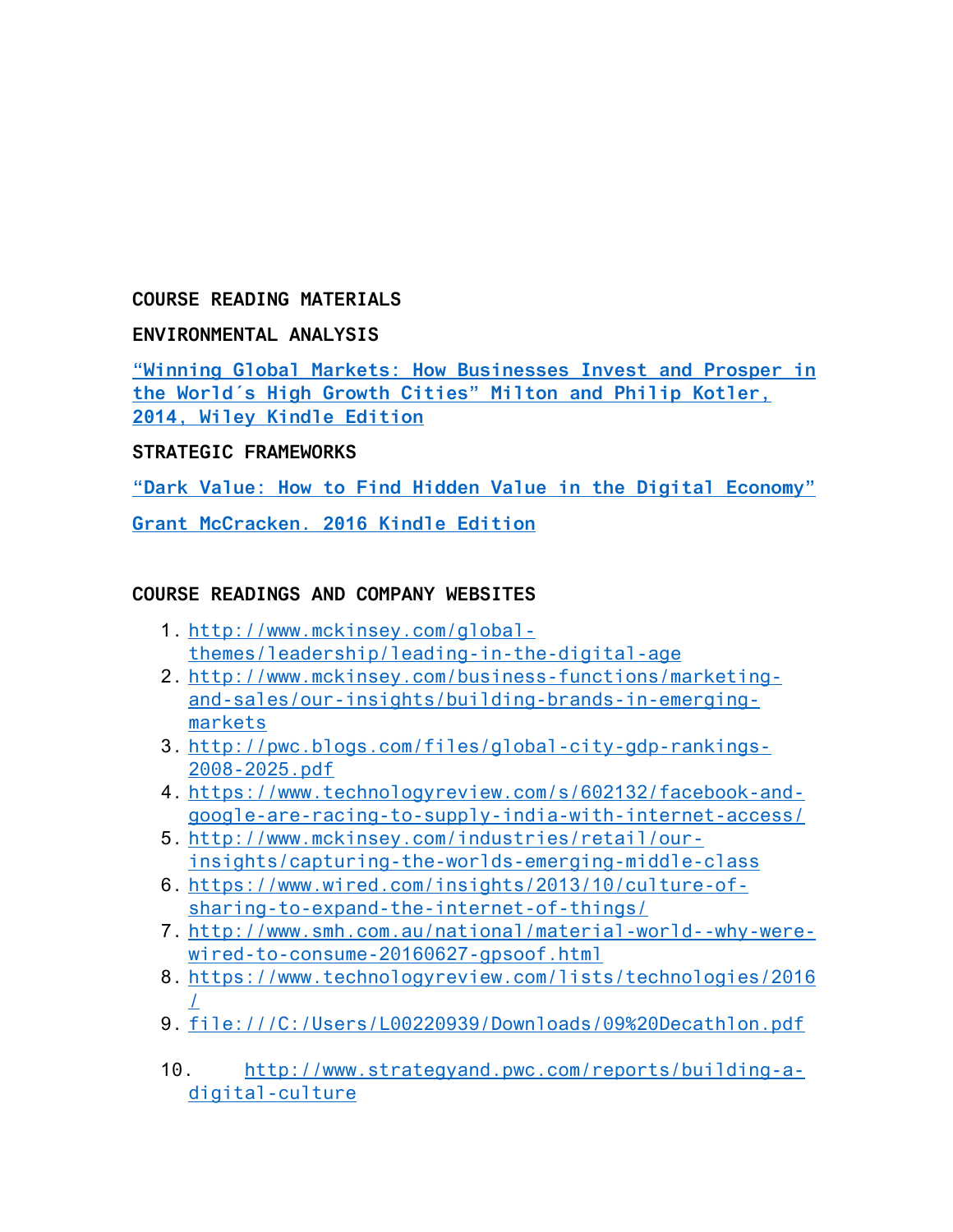- 11. [http://www.forbes.com/forbes/welcome/?/sites/steves](http://www.forbes.com/forbes/welcome/?/sites/steveschaefer/2013/09/17/how-companies-win-in-emerging-markets-from-the-firm-that-teaches-them-how/) [chaefer/2013/09/17/how-companies-win-in-emerging](http://www.forbes.com/forbes/welcome/?/sites/steveschaefer/2013/09/17/how-companies-win-in-emerging-markets-from-the-firm-that-teaches-them-how/)[markets-from-the-firm-that-teaches-them-how/](http://www.forbes.com/forbes/welcome/?/sites/steveschaefer/2013/09/17/how-companies-win-in-emerging-markets-from-the-firm-that-teaches-them-how/)
- 12. [https://www.technologyreview.com/s/602124/augmented](https://www.technologyreview.com/s/602124/augmented-reality-could-speed-up-construction-projects/) [-reality-could-speed-up-construction-projects/](https://www.technologyreview.com/s/602124/augmented-reality-could-speed-up-construction-projects/)
- 13. [https://mspoweruser.com/cscec-building-group-is](https://mspoweruser.com/cscec-building-group-is-exploring-ways-to-use-hololens-for-engineering-and-construction-in-china/)[exploring-ways-to-use-hololens-for-engineering-and](https://mspoweruser.com/cscec-building-group-is-exploring-ways-to-use-hololens-for-engineering-and-construction-in-china/)[construction-in-china/](https://mspoweruser.com/cscec-building-group-is-exploring-ways-to-use-hololens-for-engineering-and-construction-in-china/)
- 14. [http://www.strategy](http://www.strategy-business.com/article/11518?gko=9a4ba)[business.com/article/11518?gko=9a4ba](http://www.strategy-business.com/article/11518?gko=9a4ba)
- 15. <http://www.fao.org/docrep/w3241e/w3241e03.htm>
- 16. <http://www.alibabagroup.com/en/about/businesses>

## **COURSE OUTLINE**

| SESSION/DATE          | <b>TOPICS</b>                                                                                                              | <b>READINGS</b>                                                                                                               | <b>ASSIGNMENT DUE</b>                                                                                            |  |  |
|-----------------------|----------------------------------------------------------------------------------------------------------------------------|-------------------------------------------------------------------------------------------------------------------------------|------------------------------------------------------------------------------------------------------------------|--|--|
| Week 1                | Introduction                                                                                                               |                                                                                                                               |                                                                                                                  |  |  |
| Session 1<br>Tu 09/12 | 1.1Impact of emerging<br>economies<br>1.2 Final Project;<br>DBCR/Case Approach<br>and other course<br>activities explained | • Sustainable<br>Cities<br><b>Digital</b><br><b>Brand</b><br>Quality<br>*** Reading<br>to be<br>prepared<br>before<br>session | Preassigned<br>Readings:<br>"Sustainable<br>Cities" and<br>Digital Brand<br>Quality from<br>Links in the<br>left |  |  |
| Session 2<br>Th 09/14 | 1.3 Cities in<br>emerging economies                                                                                        | Kotler foreword<br>$\bullet$                                                                                                  |                                                                                                                  |  |  |
| Week <sub>2</sub>     | The Setting<br>McCracken; Foreword<br>and Summing Up<br>Review on the use of<br>secondary sources of<br>information        |                                                                                                                               |                                                                                                                  |  |  |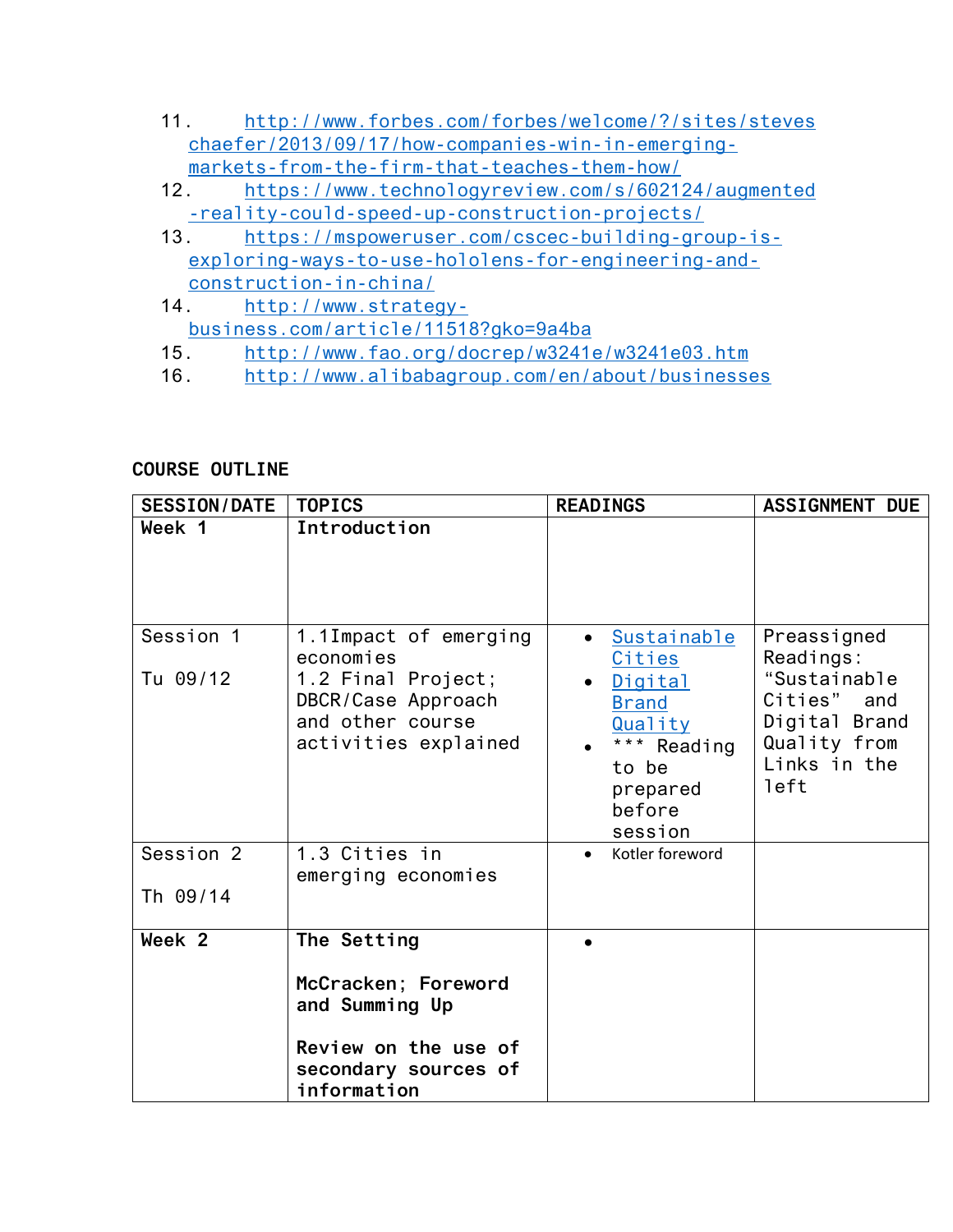| Session 3<br>Tu 09/19 | 2.1Global Digital<br><b>Brands</b><br>2.2Emerging Markets       | Reading 15<br>$\bullet$<br>McCracken<br>Abstract,                 | Review of APA.<br>Working with<br>DBCR reports<br>and Discussion<br>Forums |
|-----------------------|-----------------------------------------------------------------|-------------------------------------------------------------------|----------------------------------------------------------------------------|
| Session 4<br>Th 09/21 | 2.3Global reach and<br>global mindset as<br>business imperative | Kotler<br>$\bullet$<br>Chapter 1<br>Reading 3                     | Discussion<br>Forum                                                        |
|                       |                                                                 |                                                                   |                                                                            |
| Week 3                | Major Environmental<br><b>Factors</b>                           |                                                                   |                                                                            |
| Session 5<br>Tu 09/26 | 3.1Models                                                       | McCracken<br>$\bullet$<br>Steps 1, 2<br>and $3$                   | Discussion<br>Forum                                                        |
| Session 6<br>Th 09/28 | 3.2 Technological<br>Change                                     | Kotler<br>$\bullet$<br>Chapter 2                                  | Feature City<br>Presentation<br>(TEAM 1)                                   |
| Week 4                | EE Environmental<br><b>Assessment</b>                           |                                                                   |                                                                            |
| Session 7<br>Tu 10/3  | 4.1 Dark Value<br>Companies                                     | McCracken:<br>$\bullet$<br>Dark value<br>companies:<br>All listed | Discussion<br>Forum                                                        |
| Session 8<br>Th 10/5  | 4.2 Cities as Markets                                           | Kotler<br>Chapter 3                                               | DBCR 1: Uber<br>Panama City                                                |
| Week 5                | Digital Firms and<br>their markets                              |                                                                   |                                                                            |
| Session 9<br>Tu 10/10 | 5.1Multinational<br>Firms Targeting<br>Cities                   | Kotler<br>$\bullet$<br>Chapter 4                                  | Discussion<br>Forum<br>INDIVIDUAL<br>Proposal Due                          |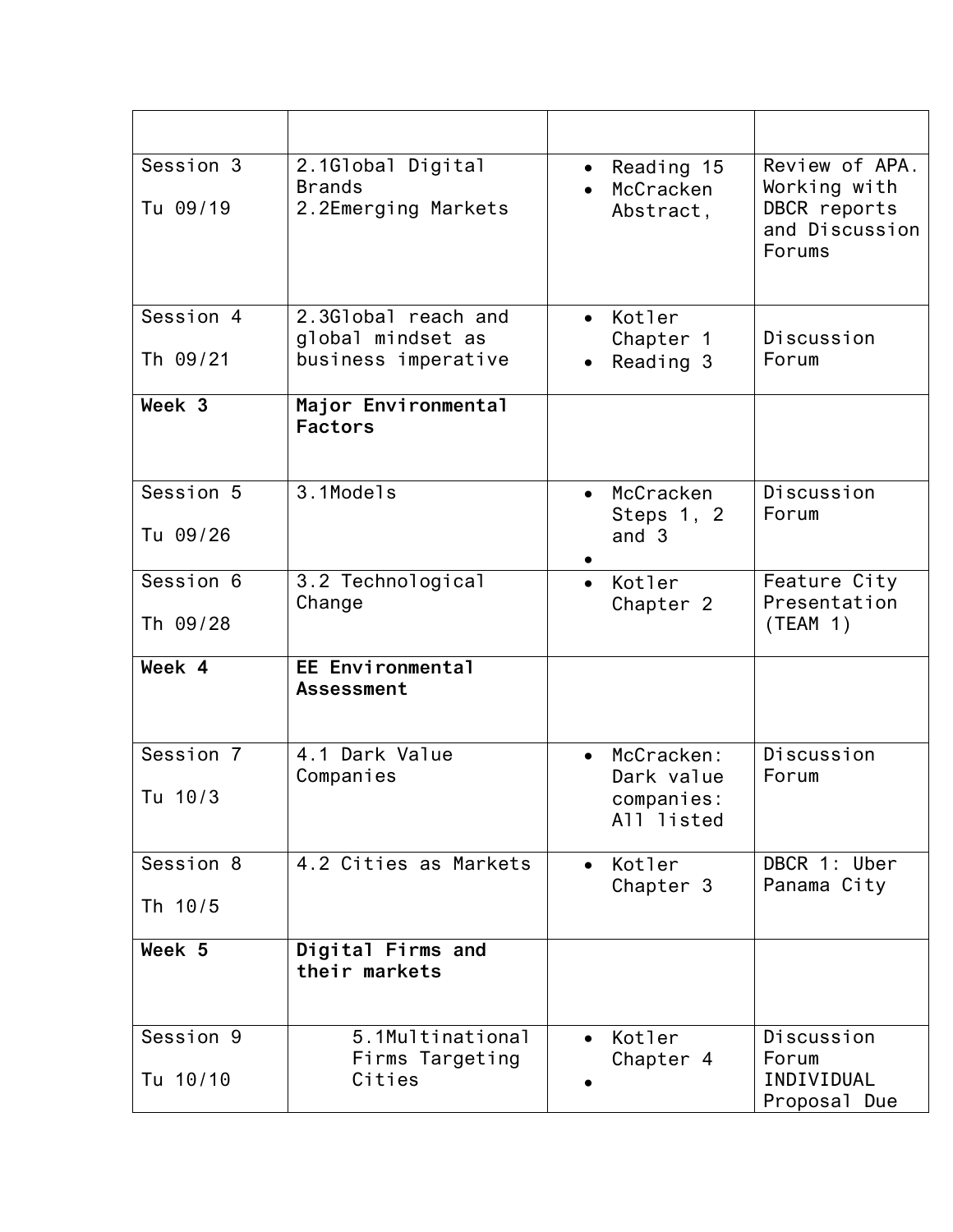| Session 10<br>Th 10/12 | 5.2 Value of the<br>cities in the digital<br>age         | Course<br>$\bullet$<br>readings 1<br>and 9 | Feature City<br>Presentation<br>(TEAM 2) |
|------------------------|----------------------------------------------------------|--------------------------------------------|------------------------------------------|
| Week 6                 | Technology based<br>Cities                               |                                            |                                          |
| Session 11<br>Tu 10/17 | 6.1 Cities compete to<br>Attract Businesses              | Kotler<br>$\bullet$<br>Chapter 5           | Discussion<br>Forum                      |
| Session 12<br>Th 10/19 | 6.2 Breakthrough<br>Technologies 2016                    | Course<br>$\bullet$<br>Reading 8           | DBCR 2:<br>Pagobots Costa<br>Rica        |
| Week 7                 | Nations and Cities<br>Term Project Proposal              |                                            |                                          |
| Session 13<br>Tu 10/24 | 7.1 How Nations<br>Support cities                        | Kotler<br>$\bullet$<br>Chapter 6           | Discussion<br>Forum                      |
| Session 14<br>Th 10/26 | 7.2 Building Brands<br>in Emerging Markets               | Course<br>$\bullet$<br>Reading 2           | Group Term<br>Project<br>Proposal Due    |
| Week 8                 | Company<br>Responsibility<br>Towards City<br>Development |                                            |                                          |
| Session 15<br>Tu 10/31 | 8.1 Company<br>responsibility toward<br>the city market  | Kotler<br>Chapter 7                        | Discussion<br>Forum                      |
| Session 16<br>Th 11/02 | 8.1 Internet of<br>Things                                | Course<br>Reading 6                        | Feature City<br>Presentation<br>(TEAM 3) |
| Week 9                 | The marketing of city<br>centers                         |                                            |                                          |
| Session 17<br>Tu 11/7  | 9.1 City rankings                                        | Kotler<br>$\bullet$<br>Chapter 8           | Discussion<br>Forum                      |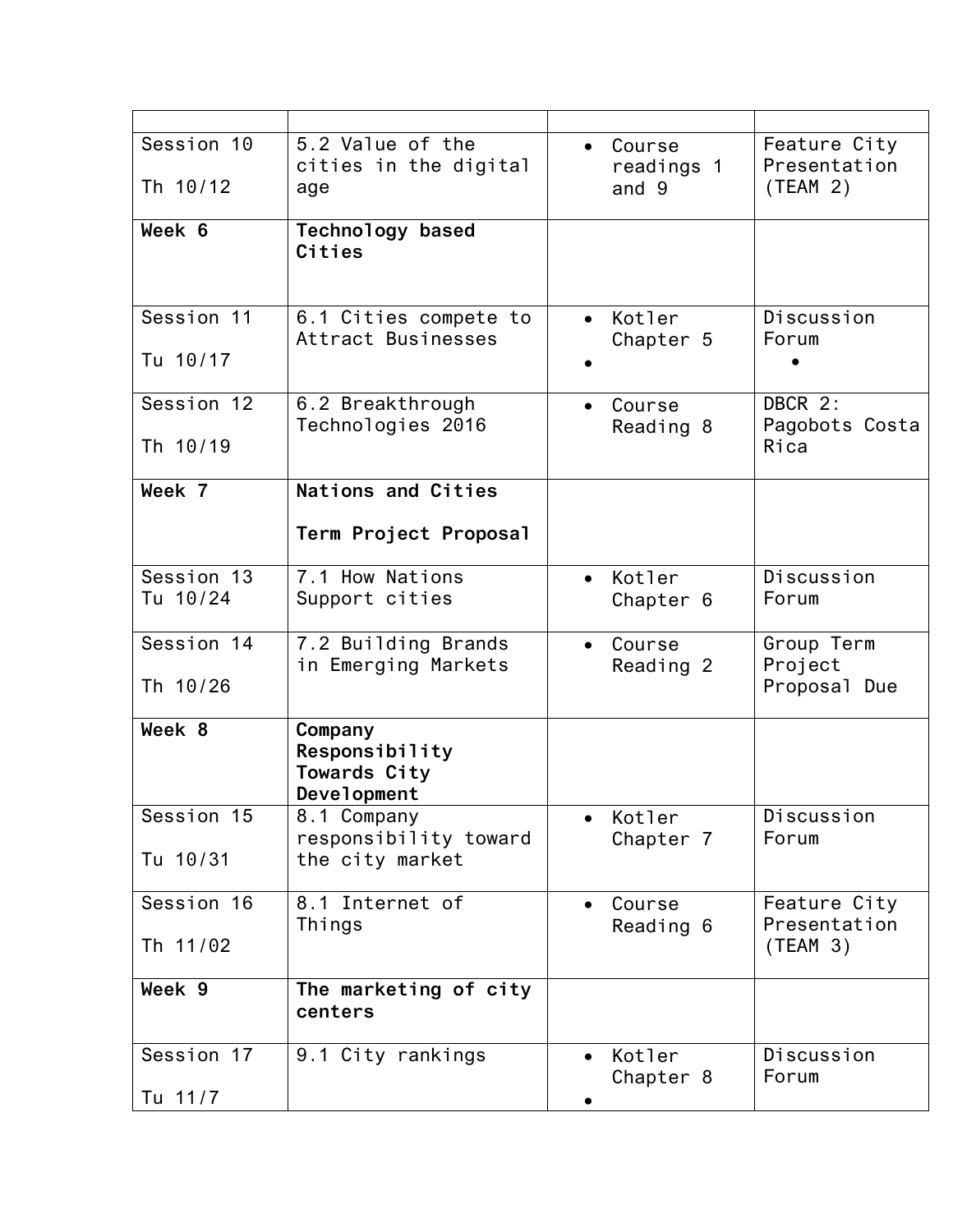| Session 18<br>Th 11/9  | 9.2 India's potential                                         | Course<br>$\bullet$<br>readings 3<br>and 4                              | DBCR 3: Tata<br>ClassEdge<br>India                                    |
|------------------------|---------------------------------------------------------------|-------------------------------------------------------------------------|-----------------------------------------------------------------------|
| Week 10                | Value of Emerging<br>Cities                                   |                                                                         |                                                                       |
| Session 19<br>Tu 11/14 | 10.1 The middle class<br>in emerging cities                   | Course<br>reading 5                                                     | Discussion<br>Forum                                                   |
| Session 20<br>Th 11/16 | 10.2 Fortune at the<br>bottom of the pyramid                  | Course<br>$\bullet$<br>reading 14                                       | Feature City<br>Presentation<br>(TEAM 4)                              |
| Week 11                | Building Digital<br><b>Cultures</b>                           |                                                                         |                                                                       |
| Session 21<br>Tu 11/21 | 11.1 Building Digital<br>Cultures                             | Course<br>$\bullet$<br>readings 10<br>and $16$                          | Discussion<br>Forum                                                   |
| Session 22<br>Th 11/23 | 11.2 Alibaba profile                                          | • Alibaba.com                                                           | <b>DBCR</b><br>4:Alibaba<br>Indonesia                                 |
| Week 12                | Operating in complex<br>environments: Insight<br>and practice |                                                                         |                                                                       |
| Session 23<br>Tu 11/28 | 12.1Prospective views<br>of cities and markets                | Mastering<br>$\bullet$<br><u>Variability</u><br>Complex<br>Environments | Feature City<br>Presentation<br>$(TEAM 5)$ and<br>Discussion<br>Forum |
| Session 24<br>Th 11/30 | 12.2 Trends                                                   | Course<br>readings 12<br>and 13                                         | DBCR 5:                                                               |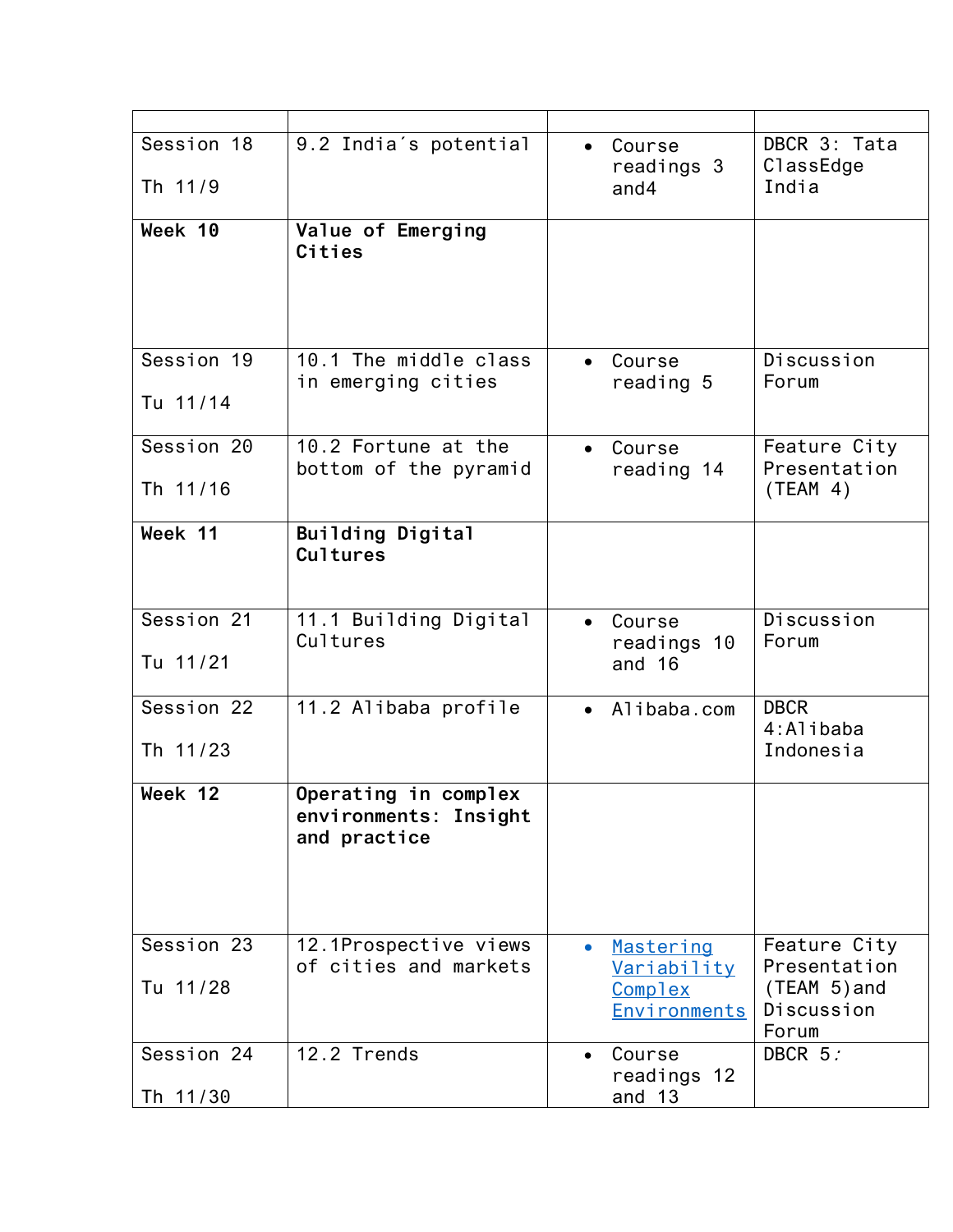|         |                   | Pricesmart.com<br>in the<br>Americas |
|---------|-------------------|--------------------------------------|
| Week 13 | Term Projects Due | Final Project<br>Due                 |
| Tu 12/5 |                   |                                      |

## **GRADING**

| DBCR: Digital Brand Case Reports (Cases)                |                 |
|---------------------------------------------------------|-----------------|
| $(5 \text{ case reports}, 6 \text{ % each})$            | 30%             |
| Individual Forum Participation                          |                 |
| (Weekly Blackboard entries)                             | 10 <sup>8</sup> |
| <b>Feature City Presentation</b>                        | 5%              |
| Class participation/Attendance                          | 5 <sup>°</sup>  |
| Term Project Title (Firm name EXPANSION INTO City name) |                 |
| Individual Proposal                                     | 10 %            |
| Group proposal                                          | $10 \tImes$     |
| Environmental Analysis                                  | 10 <sup>8</sup> |
| Strategic Value Model                                   | 10 <sup>8</sup> |
| Conclusion                                              | 10 <sup>8</sup> |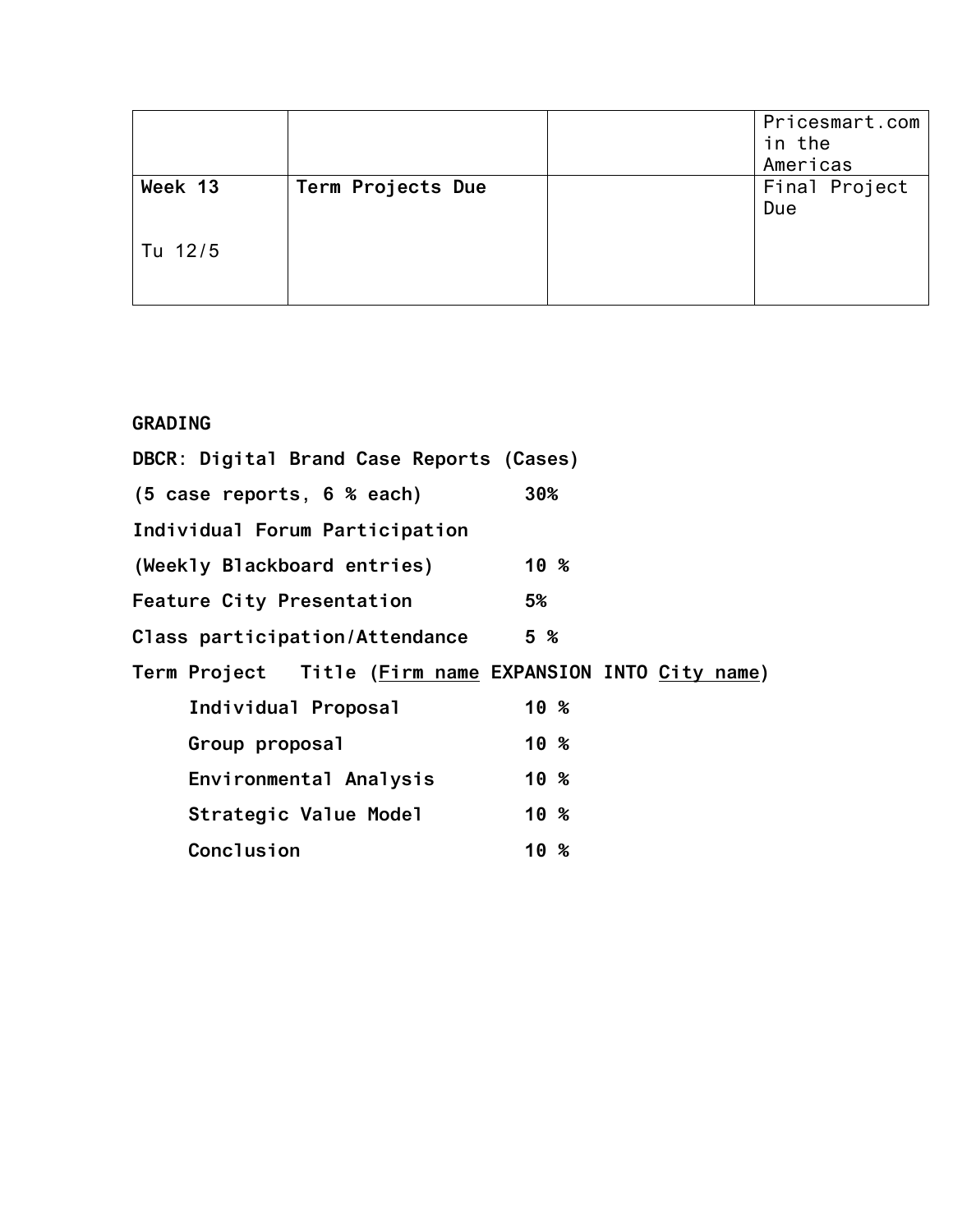#### **COURSE ACTIVITIES AND REPORT OUTLINES**

#### **INDIVIDUAL FORUM PARTICIPATION**

**Every session, questions related to the materials analyzed will be posted on Blackboard. The purpose of this activity is to foster further discussion of the concepts and ideas presented. Students are expected to join the forum with one or more entries.** 

#### **Feature city presentation**

**Every session, one or two groups will develop a presentation featuring a city, region or country selected from a list of emerging countries. Cities will be selected from the any of the lists provided in Reading [3.](http://pwc.blogs.com/files/global-city-gdp-rankings-2008-2025.pdf) Cities selected only from non-OCDE countries.** 

- **1. Cover page and identifiers**
- **2. City demographic profile**
- **3. Sustainability assessment**
- **4. "Hub" attractiveness**
- **5. Conclusion**
- **6. References/Information sources**

#### **DIGITAL BRAND CASE REPORT OUTLINE**

**There are five companies featured in the course. All of them are considered technology-based, global firms with wellpositioned brands. The purpose of this activity is to analyse specific firms, their current market standing, business model general approach and an outline of a hypothetical adaptation to developing a city-based hub entry strategy. Reports, to be presented and discussed in class must follow the following outline:**

- **1. Cover page and case identifiers**
- **2. Setting, current situation**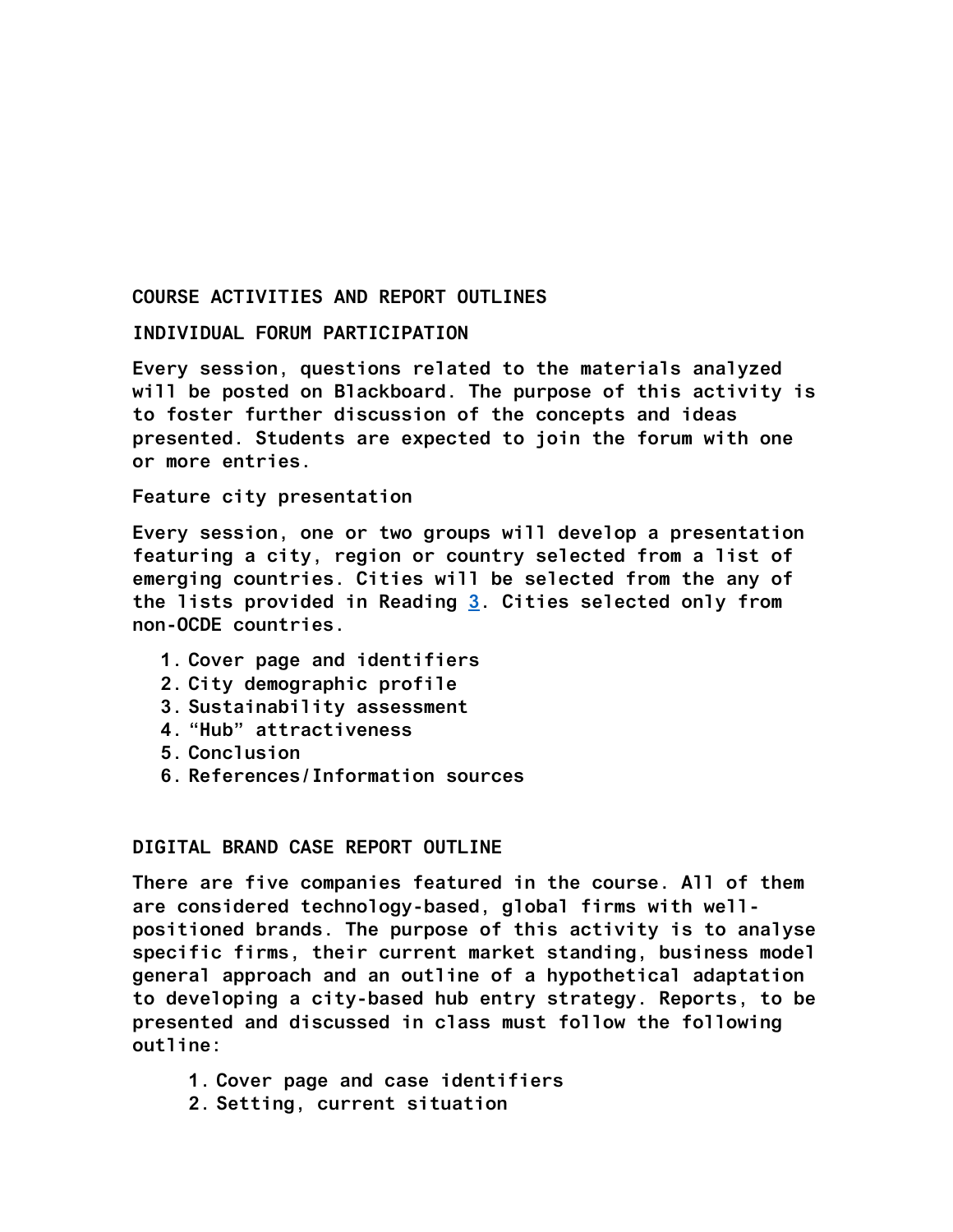- **3. Business model/ Competitive base**
- **4. Hypothetical city market and hub expansion**
- **5. Conclusion**
- **6. References/ Information sources**

**Report format: Up to 10 PowerPoint slides**

**TERM PROJECT REPORT OUTLINES**

**INDIVIDUAL AND GROUP PROPOSSAL**

**Every student should submit a proposal considering a firm and a city suitable for analysis.** 

**Each team will select a firm and a city from the pool and submit a group proposal.** 

**Both submissions should follow the outlined presented below.**

- **1. Introduction**
- **2. Company profile**
- **3. Market(City) profile**
- **4. Business opportunity**

**FEATURE CITY PRESENTATION OUTLINE**

- **1. Cover page and identifiers**
- **2. [UN criteria](http://wcr.unhabitat.org/main-report/) analysis (up to 3 slides)**
- **3. Potential movers**
- **4. References**

**Report format: 7 PowerPoint Slides**

**TERM PROJECT**

**Teams of up to four students will develop a business case for an expansion plan of an existing technology-based company into a City-Market. The report should follow the outline presented below.**

**SECTION 1 ENVIRONMENTAL ANALISIS**

- **1. Introduction: Selected market highlights**
- **2. PEST/SWOT analysis**
- **3. Critical Factor Assessment**
- **4. Competitive landscape**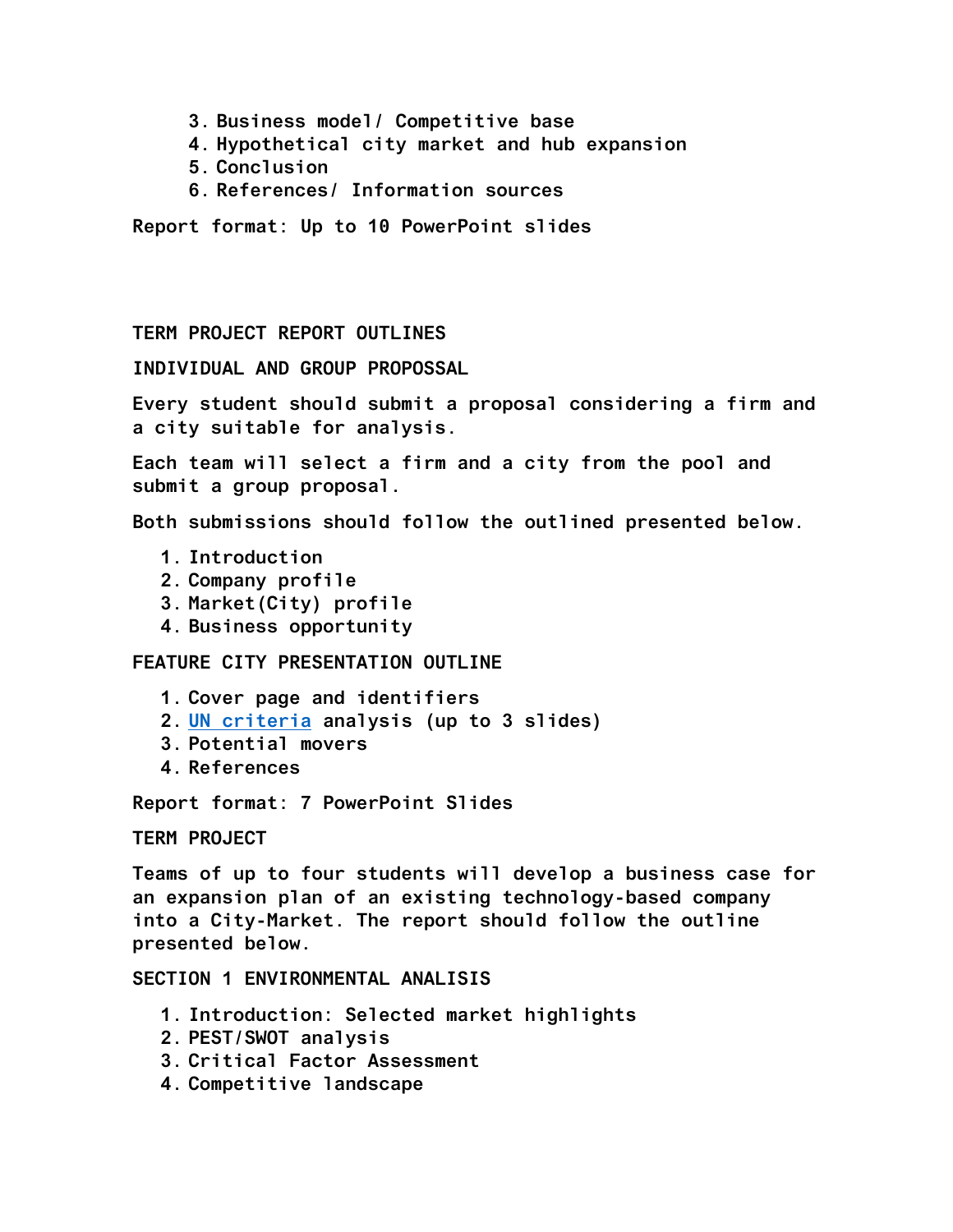### **SECTION 2 STRATEGIC VALUE MODEL**

- **1. Introduction: Selected firm profile**
- **2. Current situation**
- **3. Business model**
- **4. Hub and market potential**
- **5. Market expansion and adaptation plan**

## **SECTION 3 CONCLUSIONS**

- **1. Hurdles and challenges**
- **2. Long-term view**

**Report Format**

**Individual Proposal: Word 2 pages**

**Group Proposal: Word 2 pages**

### **COURSE EVALUATION ACTIVITY RUBRIC**

| <b>Criteria</b>                                              | 1            | $\overline{2}$ | 3       | 4    | 5                | <b>Total</b> |
|--------------------------------------------------------------|--------------|----------------|---------|------|------------------|--------------|
|                                                              | Insufficient | Incomplete     | Average | Good | <b>Very Good</b> |              |
| Initiative/Active<br>participation                           |              |                |         |      |                  |              |
| Format<br>requirements met                                   |              |                |         |      |                  |              |
| Objectiveness/<br>Use of information<br>sources              |              |                |         |      |                  |              |
| <b>Clarity/Connection</b><br>of ideas with<br>issues         |              |                |         |      |                  |              |
| <b>Contribution to</b><br>class overall<br>learning outcomes |              |                |         |      |                  |              |

Additional sources of information in City Assessment